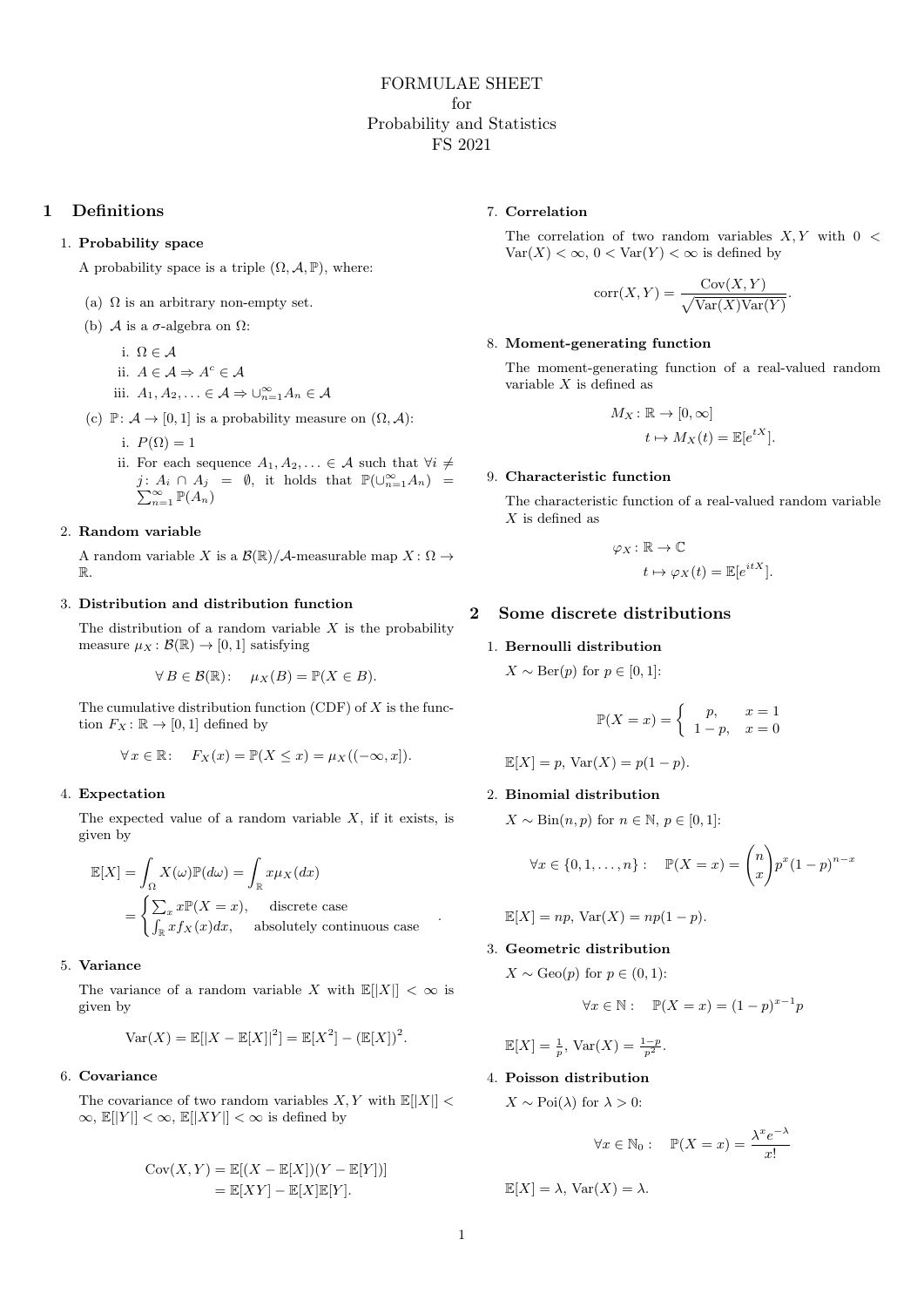### 5. Negative binomial distribution

 $X \sim NB(r, p)$  for  $p \in (0, 1), r \in \mathbb{N}$ :

$$
\forall x \in \{0, 1, 2, ...\} : \mathbb{P}(X = x) = {x + r - 1 \choose x} p^r (1-p)^x
$$

 $\mathbb{E}[X] = \frac{r(1-p)}{p}, \text{Var}(X) = \frac{r(1-p)}{p^2}.$ 

## 6. Hypergeometric distribution

 $X \sim$  Hypergeom $(n, N, K)$  for  $n, N, K \in \mathbb{N}$  such that  $max(n, K) \leq N$ :

$$
\forall x \in \{\max(0, n - N + K), \dots, \min(n, K)\}:
$$

$$
\mathbb{P}(X = x) = \frac{\binom{K}{x} \binom{N - K}{n - x}}{\binom{N}{n}}
$$

 $\mathbb{E}[X] = n\frac{K}{N}, \text{Var}(X) = n\frac{K}{N} \left(1 - \frac{K}{N}\right) \frac{N-n}{N-1}.$ 

# 3 Some continuous distributions

## 1. Uniform distribution

 $X \sim \mathcal{U}(a, b)$  for  $a < b$ :

$$
\forall x \in \mathbb{R}: \quad f_X(x) = \frac{1}{b-a} \mathbb{1}_{[a,b]}(x)
$$

 $\mathbb{E}[X] = \frac{a+b}{2}, \text{Var}(X) = \frac{(b-a)^2}{12}.$ 

# 2. Exponential distribution

 $X \sim \text{Exp}(\lambda)$  for  $\lambda > 0$ :

$$
\forall x \in \mathbb{R}: \quad f_X(x) = \lambda e^{-\lambda x} \mathbb{1}_{(0,\infty)}(x)
$$

$$
\mathbb{E}[X] = \frac{1}{\lambda}, \text{Var}(X) = \frac{1}{\lambda^2}.
$$

## 3. Gamma distribution

 $X \sim \Gamma(\alpha, \beta)$  for  $\alpha, \beta > 0$ :

$$
\forall x \in \mathbb{R}: \quad f_X(x) = \frac{\beta^{\alpha}}{\Gamma(\alpha)} x^{\alpha - 1} e^{-\beta x} \mathbb{1}_{(0,\infty)}(x),
$$

 $\mathbb{E}[X] = \frac{\alpha}{\beta}, \text{Var}(X) = \frac{\alpha}{\beta^2}.$ 

# 4. Normal distribution

 $X \sim \mathcal{N}(\mu, \sigma^2)$  for  $\mu \in \mathbb{R}, \sigma > 0$ :

$$
\forall x \in \mathbb{R}: \quad f_X(x) = \frac{1}{\sqrt{2\pi}\sigma} e^{-\frac{(x-\mu)^2}{2\sigma^2}}
$$

 $\mathbb{E}[X] = \mu$ ,  $\text{Var}(X) = \sigma^2$ .

If  $\mu = 0$  and  $\sigma = 1$ , we say that X is standard normal and its distribution function (CDF) is denoted by  $\Phi$ .

# 4 Independence and Bayes' theorem

#### 1. Independence

Let I be an arbitrary set and  $(A_i)_{i\in I} \subseteq A$  a family of events. Then,  $(A_i)_{i\in I}$  is said to be independent if

$$
\forall J \subseteq I \text{ finite:} \quad \mathbb{P}(\cap_{j \in J} A_j) = \prod_{j \in J} \mathbb{P}(A_j).
$$

### 2. Conditional probability

Let  $A, B \in \mathcal{A}$  be two events with  $\mathbb{P}(B) > 0$ . The conditional probability of  $A$  given  $B$  is

$$
\mathbb{P}(A|B) = \frac{\mathbb{P}(A \cap B)}{\mathbb{P}(B)}.
$$

#### 3. Law of total probability

Let  $(B_i)_{i\in I}\subseteq \mathcal{A}$  be a family of events such that  $\Omega=\cup_{i\in I}B_i$ and  $\forall i \neq j$ :  $B_i \cap B_j = \emptyset$ . Then,

$$
\forall A \in \mathcal{A} : \mathbb{P}(A) = \sum_{i \in I : \mathbb{P}(B_i) > 0} \mathbb{P}(A|B_i)\mathbb{P}(B_i).
$$

#### 4. Bayes' theorem

Let  $A, B \in \mathcal{A}$  be two events with  $\mathbb{P}(A) > 0$ . Then,

$$
\mathbb{P}(A|B) = \frac{\mathbb{P}(B|A)\mathbb{P}(A)}{\mathbb{P}(B)} = \frac{\mathbb{P}(B|A)\mathbb{P}(A)}{\mathbb{P}(B|A)\mathbb{P}(A) + \mathbb{P}(B|A^c)\mathbb{P}(A^c)}.
$$

# 5 Borel-Cantelli

Let  $A_1, A_2, \ldots \in \mathcal{A}$  be a sequence of events and set

$$
A_{\infty} = \bigcap_{n=1}^{\infty} \bigcup_{m=n}^{\infty} A_m.
$$

- 1. If  $\sum_{n=1}^{\infty} \mathbb{P}(A_n) < \infty$ , then  $\mathbb{P}(A_{\infty}) = 0$ .
- 2. If the events  $(A_n)_{n=1}^{\infty}$  are mutually independent and satisfy  $\sum_{n=1}^{\infty} \mathbb{P}(A_n) = \infty$ , then  $\mathbb{P}(A_{\infty}) = 1$ .  $\sum_{n=1}^{\infty} \mathbb{P}(A_n) = \infty$ , then  $\mathbb{P}(A_{\infty}) = 1$ .

## 6 Limit Theorems

## 1. Convergence of random variables

(a) Convergence in probability

Let  $X, X_1, X_2, \ldots$  be random variables. We say that the sequence  $(X_n)_{n=1}^{\infty}$  converges in probability to X if

$$
\forall \varepsilon > 0: \quad \lim_{n \to \infty} \mathbb{P}(|X_n - X| > \varepsilon) = 0.
$$

#### (b) Almost sure convergence

Let  $X, X_1, X_2, \ldots$  be random variables. We say that the sequence  $(X_n)_{n=1}^{\infty}$  converges  $\mathbb{P}\text{-almost surely }(\mathbb{P}\text{-a.s.})$  to  $X$  if

$$
\mathbb{P}(\{\omega \in \Omega \colon \lim_{n \to \infty} |X_n(\omega) - X(\omega)| = 0\}) = 1.
$$

## (c) Convergence in distribution

Let  $\mu, \mu_1, \mu_2, \ldots$  be distributions over  $\mathbb R$  and let  $F, F_1, F_2, \ldots$  be the corresponding distribution functions. We say that  $(\mu_n)_{n=1}^{\infty}$  converges weakly (in distribution) to  $\mu$  if one of the following two equivalent statements is true:

i. 
$$
\forall f \in C_b(\mathbb{R})
$$
:  $\lim_{n \to \infty} \int_{\mathbb{R}} f d\mu_n = \int_{\mathbb{R}} f d\mu$ .  
ii.  $\forall x \in \mathbb{R}, F$  cont. at  $x$ :  $\lim_{n \to \infty} F_n(x) = F(x)$ .

## (d) Properties

Almost sure convergence  $\Rightarrow$  convergence in probability  $\Rightarrow$  convergence in distribution.

## 2. Strong law of large numbers

Let  $X_1, X_2, \ldots$  be an i.i.d. sequence of random variables with  $\mathbb{E}[|X_1|^2] < \infty$ . Set  $S_n = \sum_{i=1}^n X_i$  for any  $n \in \mathbb{N}$ . Then,  $S_n/n$ converges almost surely to  $\mathbb{E}[X_1]$ .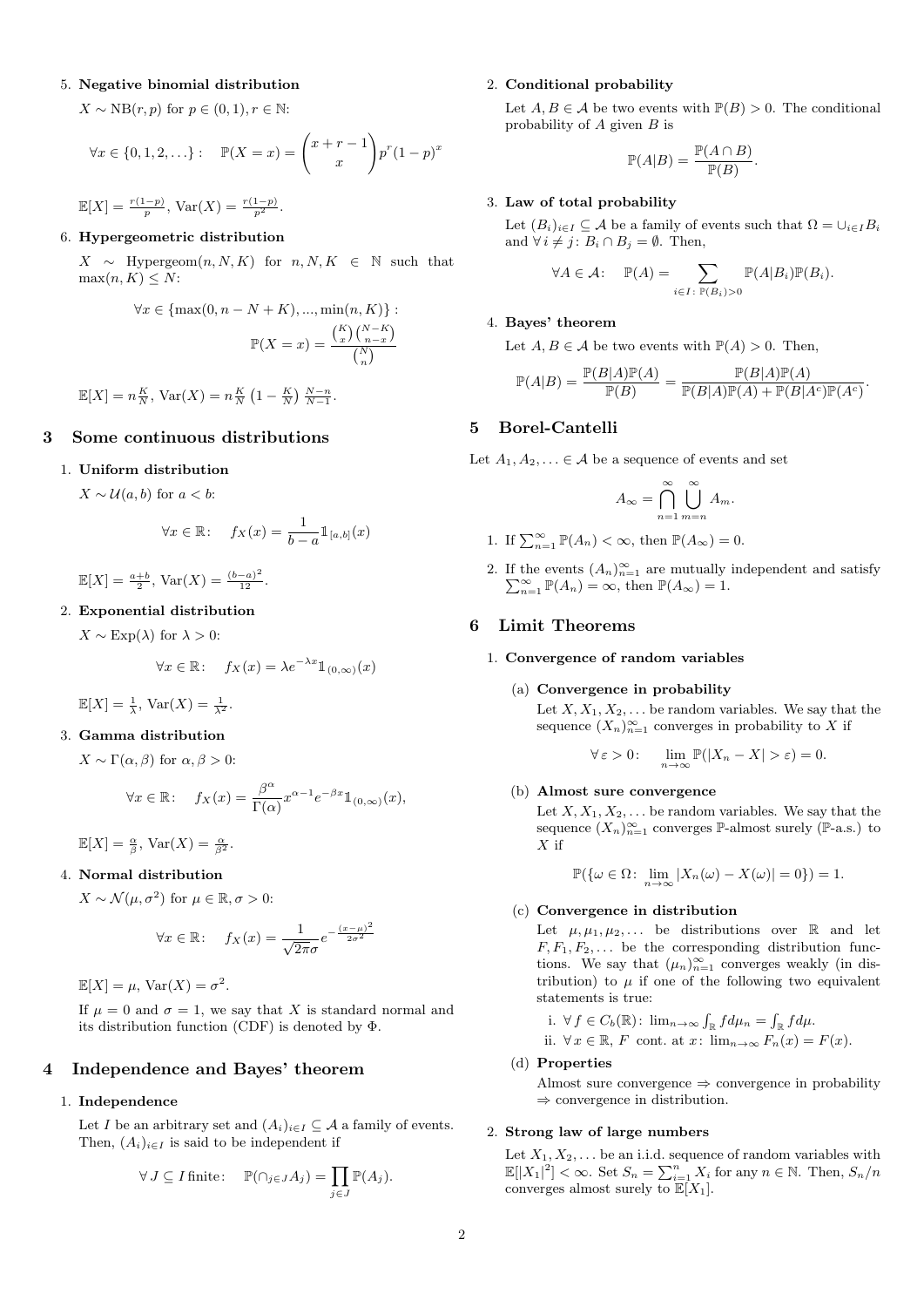## 3. Central limit theorem

Let  $X_1, X_2, \ldots$  be an i.i.d. sequence of random variables with  $\mathbb{E}[|X_1|^2] < \infty$ . Set  $\mu = \mathbb{E}[X_1]$  and  $\sigma^2 = \text{Var}(X_1)$ . Let  $S_n^* = \frac{\sum_{i=1}^n X_i - n\mu}{\sigma\sqrt{n}}$  for any  $n \in \mathbb{N}$ . Then, the distribution of  $S_n^*$  converges to the standard normal distribution  $\mathcal{N}(0,1)$ :

$$
\forall x \in \mathbb{R}: \quad \lim_{n \to \infty} \mathbb{P}(S_n^* \leq z) = \Phi(z).
$$

## 7 Some inequalities

### 1. Markov's inequality

Let X be a random variable and  $g: \mathbb{R} \to [0, \infty)$  increasing. For any c with  $g(c) > 0$ ,

$$
\mathbb{P}(X \ge c) \le \frac{\mathbb{E}[g(X)]}{g(c)}.
$$

## 2. Chebyshev's inequality

Let X be a random variable with  $\mathbb{E}[|X|^2] < \infty$ . For any  $c > 0$ .

$$
\mathbb{P}(|X - \mathbb{E}[X]| \ge c) \le \frac{\text{Var}(X)}{c^2}.
$$

#### 3. Cauchy–Schwarz inequality

Let X, Y be random variables with  $\mathbb{E}[X^2] < \infty$ ,  $\mathbb{E}[Y^2] < \infty$ . Then,

$$
|\mathbb{E}[XY]| \le \sqrt{\mathbb{E}[X^2]\mathbb{E}[Y^2]}.
$$

### 4. Jensen's inequality

Let X be a random variable with  $\mathbb{E}[|X|] < \infty$  and  $q: \mathbb{R} \to \mathbb{R}$ a convex function. Then,

$$
\mathbb{E}[g(X)] \ge g(\mathbb{E}[X]).
$$

If  $q$  is strictly convex, then equality holds if and only if  $\mathbb{P}(X = \mathbb{E}[X]) = 1.$ 

# 8 Point estimators

Let  $X = (X_1, X_2, \ldots, X_n)$  be a  $\mathbb{R}^n$ -valued random vector. Let  $\Theta$ be a set and let  $(\mu_{\theta})_{\theta \in \Theta}$  be a family of possible distributions of X. Let  $g: \theta \to \mathbb{R}^k$  be a map. We are interested in estimating a parameter of interest  $\eta = g(\theta)$  using X.

#### 1. Definition

A point estimator of  $g(\theta)$  is a map

$$
T\colon\mathbb{R}^n\to\mathbb{R}^k.
$$

## 2. Unbiased

Let T be a point estimator of  $g(\theta)$ . The estimator T is called unbiased for  $g(\theta)$  if

$$
\forall \theta \in \Theta \colon \quad \mathbb{E}_{\theta}[T(X)] = g(\theta).
$$

# 3. Consistency

Assume *n* to be a variable and consider a sequence  $T_n: \mathbb{R}^n \to$  $\mathbb{R}, n \in \mathbb{N}$ , of point estimators of  $g(\theta) \in \mathbb{R}$ . The sequence  $(T_n)_{n\in\mathbb{N}}$  is called consistent for  $g(\theta)$  if

$$
\forall \theta \in \Theta, \varepsilon > 0: \ \limsup_{n \to \infty} \mathbb{P}_{\theta}(|T_n(X_1, \dots, X_n) - g(\theta)| > \varepsilon) = 0.
$$

# 9 Statistical hypothesis testing

We consider a null hypothesis  $\Theta_0 \subseteq \Theta$  and an alternative hypothesis  $\Theta_A \subseteq \Theta_0^c$ .

### 1. Definition

A statistical test is a map  $\varphi: \mathbb{R}^n \to \{0,1\}$ . For  $x \in \mathbb{R}^n$ , we interpret:

- $\varphi(x) = 0 \Rightarrow$  "The null hypothesis is kept"
- $\varphi(x) = 1 \Rightarrow$  "The null hypothesis is rejected"

A randomised test is a map  $\varphi: \mathbb{R}^n \to [0,1]$ . For  $x \in \mathbb{R}^n$ , we interpret  $\varphi(x)$  as the probability of rejecting the null hypothesis and  $(1 - \varphi(x))$  as the probability of keeping the null hypothesis.

#### 2. Type I and type II errors

- Type I error: The null hypothesis is rejected even though it is true.
- Type II error: The null hypothesis is kept even though it is false.

#### 3. Level and power of a test

Let  $\alpha \in [0, 1]$ . A test  $\varphi$  has level  $\alpha$  for the null hypothesis  $\Theta_0$  if

$$
\sup_{\theta \in \Theta_0} \mathbb{E}_{\theta}[\varphi(X)] \le \alpha.
$$

For  $\theta \in \Theta_0^c$ , we call  $\mathbb{E}_{\theta}[\varphi(X)]$  the power of the test  $\varphi$ .

#### 4. Neyman-Pearson lemma

Let  $\Theta = \{0, 1\}, \Theta_0 = \{0\}, \Theta_A = \{1\}, \text{ let } p_i : \mathbb{R}^n \to [0, \infty) \text{ be }$ the density of  $\mu_i$  with respect to  $\mu_0 + \mu_1$  for  $i \in \{0, 1\}$ , and let  $\alpha \in [0, 1]$ . Then,

(a) there exists a randomised test  $\varphi$  and some  $c \in [0, \infty]$ such that

$$
\mathbb{E}_0[\varphi] = \alpha,\tag{1}
$$

$$
\forall x \in \mathbb{R}^n: \quad \varphi(x) = \begin{cases} 1 & \text{if } p_1(x) > cp_0(x) \\ 0 & \text{if } p_1(x) < cp_0(x) \end{cases} \tag{2}
$$

- (b) any test that satisfies (1) and (2) is a most powerful test at level  $\alpha$ , and
- (c) any most powerful test at level  $\alpha$  satisfies (2)  $(\mu_0 + \mu_1)$ a.e. (almost everywhere). It also satisfies (1) except when there is a test  $\varphi'$  with  $\mathbb{E}_1[\varphi'] = 1$  and  $\mathbb{E}_0[\varphi'] < \alpha$ .

#### Remark:

If  $\mu_0$  and  $\mu_1$  are absolutely continuous distributions with densities  $f_0$  and  $f_1$ , respectively, then  $p_i$  can be replaced by  $f_i$ in point (a) of the lemma.